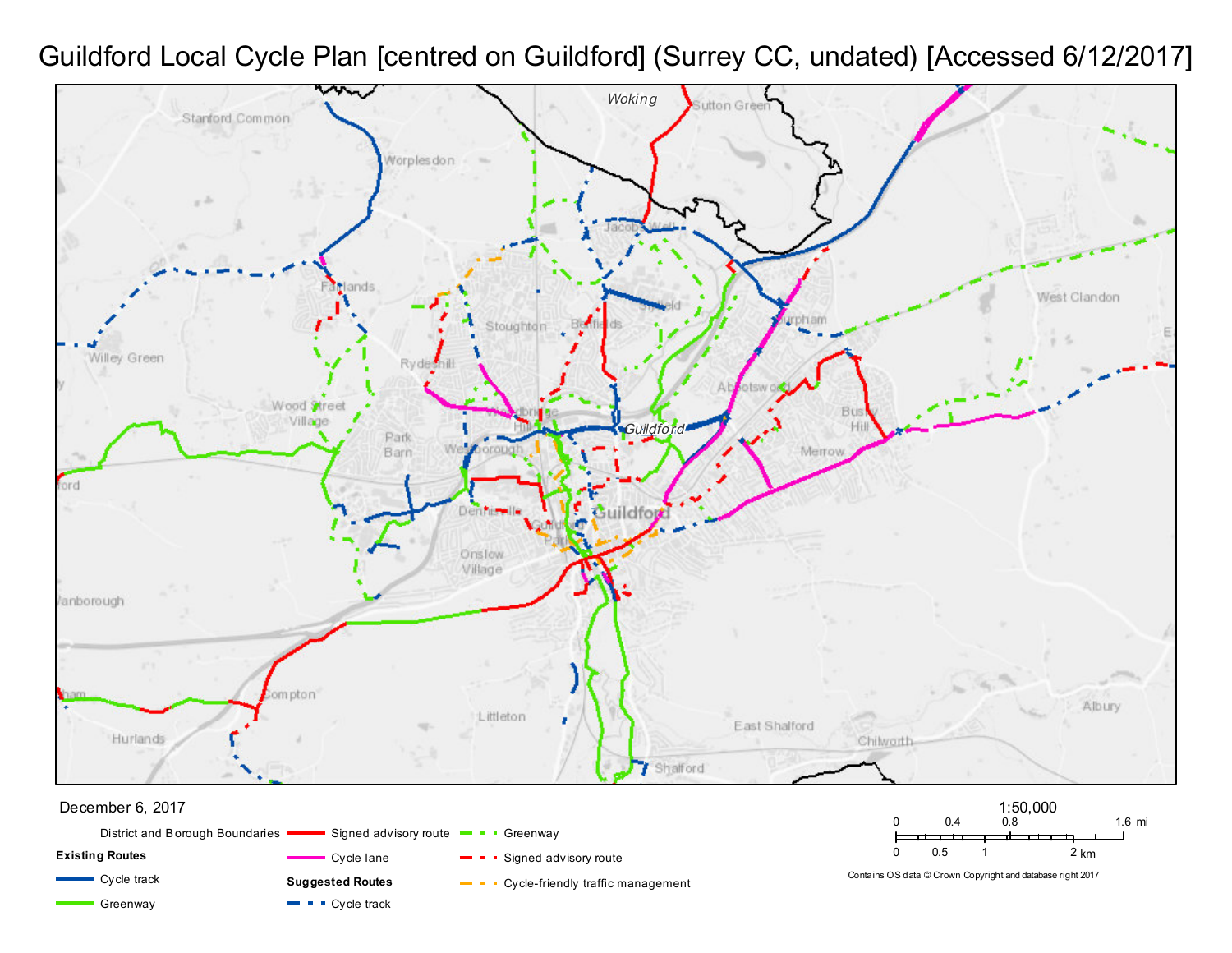*Guildford Local Cycle Plan [centred on W of borough] (Surrey CC, undated) [Accessed 6/12/2017]*



 $\blacksquare$   $\blacksquare$   $\blacksquare$  Cycle track

Greenway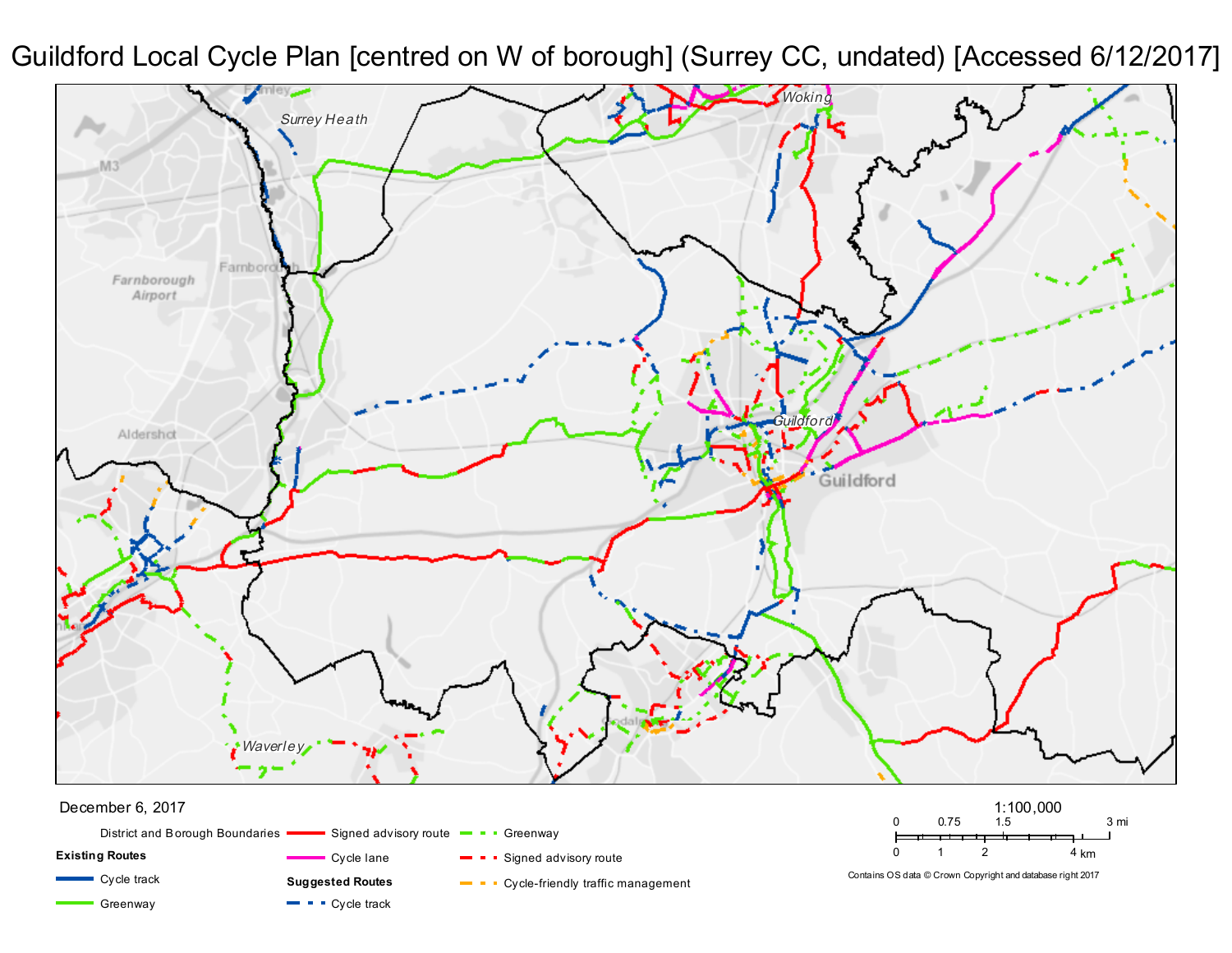*Guildford Local Cycle Plan [centred on NE of borough] (Surrey CC, undated) [Accessed 6/12/2017]*